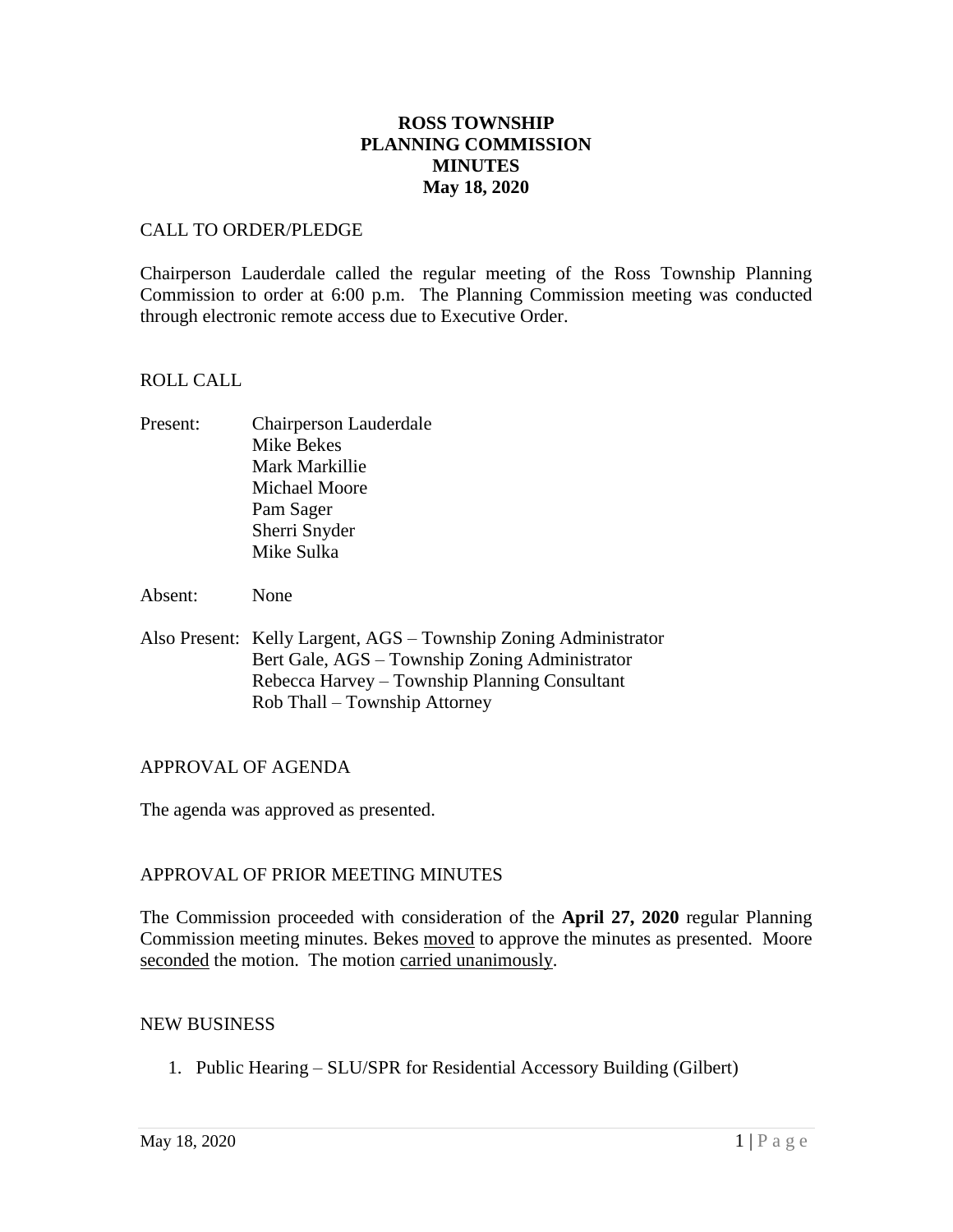The next matter to come before the Planning Commission was consideration of the request by James and Barbara Gilbert for special land use permit/site plan review for the proposed construction of a residential accessory building that fails to meet the lot coverage requirements. The subject property is located at 8663 North 40<sup>th</sup> Street 2802 Burlington Drive and is within the R-1 District.

Chairperson Lauderdale opened the public hearing.

Largent provided an overview of the request, noting the following:

- The applicant is proposing the construction of a 32 ft x 36 ft (1152 sq ft) accessory building in the rear yard of the waterfront lot.
- The existing 30 ft x 60 ft (1800 sq ft) accessory building located in the rear yard is proposed to remain.
- The proposed accessory building complies with applicable setback, building height, locational (rear yard), and total lot coverage requirements, but exceeds the rear yard lot coverage requirement.
- Pursuant to Article 15, lot coverage may not exceed 10% of the rear yard; a 12% rear yard lot coverage is proposed.
- Pursuant to Section 18.4 D., the proposed accessory building is allowable as a special land use.

Dr. James Gilbert was present on behalf of the application. He stated that the accessory building is proposed to provide additional storage space on the site. Namely, the building will be designed to allow storage of a boat that will not fit in the existing accessory building.

In response to Commission questions, Dr. Gilbert clarified that the proposed building will not be provided heat or plumbing; only cold storage is proposed; the overhead door will face the waterfront; and, the proposed building location will not require the removal of trees or significant grading.

No further public comment was offered on the matter and the public comment portion of the public hearing was closed.

The Commission proceeded with a review of the application pursuant to Section 18.4 D. – Residential Accessory Buildings/Structures. The following was noted:

- The proposed accessory building that exceeds the maximum rear yard lot coverage requirement is allowable as a special land use:
- The proposed accessory building is located in excess of 5 ft from all lot lines;
- The proposed accessory building is proposed for accessory residential use;
- A variance is not requested/required for the proposed accessory building; and
- Adequate application material has been presented to allow for site plan review pursuant to Article 21.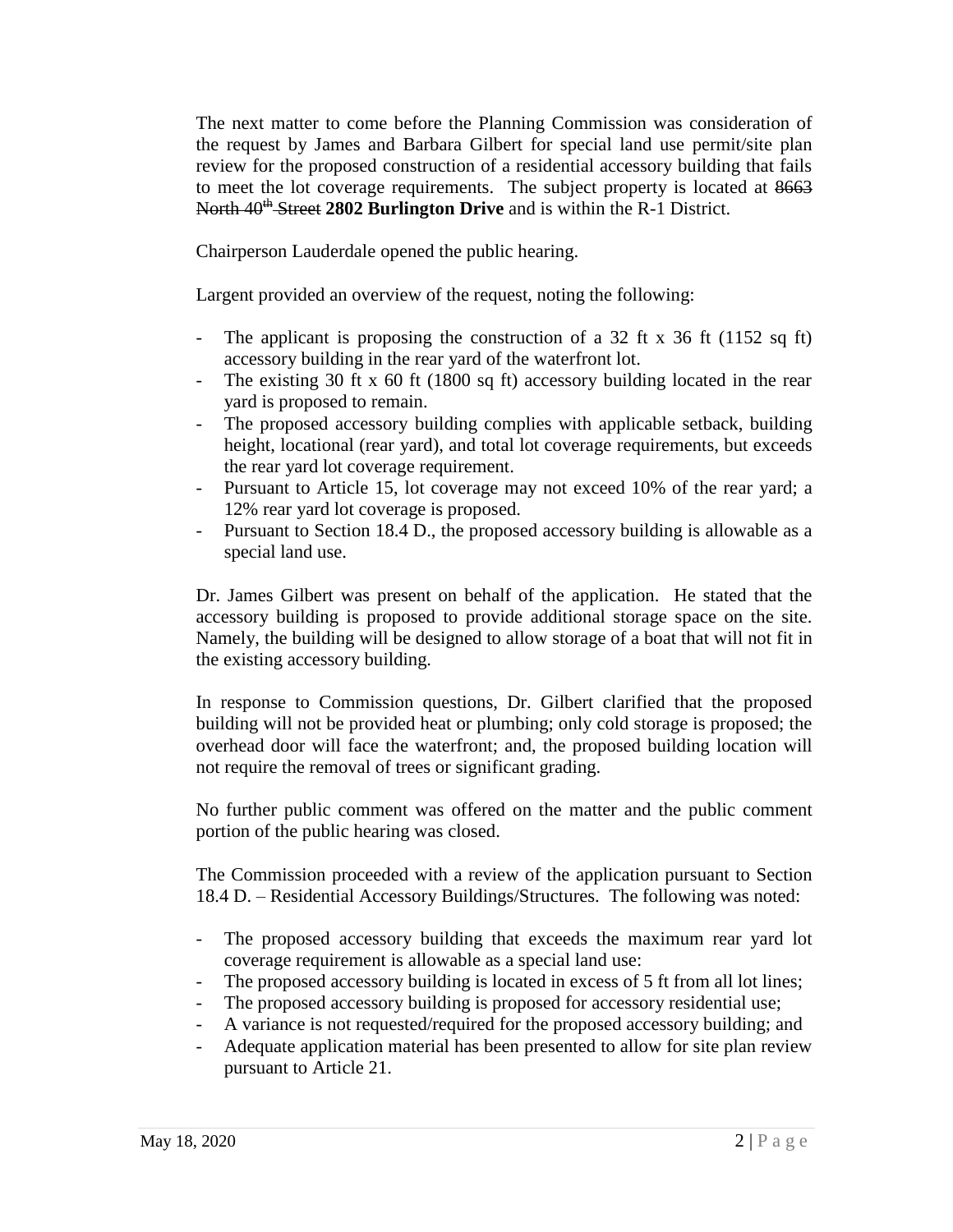In consideration of the Special Land Use Criteria set forth in Section 19.3, the Commission concluded the following: the proposal meets the standards of Section 18.4 D.; the proposed building location will require minimal disturbance to the grade of the site and no removal of trees; no utility connections to the accessory building are proposed; the proposed accessory building will not cause traffic congestion or modify existing access/parking arrangements; the proposed accessory building will be compatible in character and design with other residential properties in the area; the proposed accessory building location will not create any negative sight lines with adjacent properties, the MSU-owned vacant lot opposite the site being specifically noted; and, the finding of compatibility is further supported by the proposed setbacks, existing vegetation, and surrounding land use.

It was noted that the site plan presented was acceptable (per Section 18.4 D.4.) and that the proposal meets the Site Plan Review Criteria set forth in Section 21.6.B.

It was reiterated that the above findings were based on the application documents presented and representations made by the applicant at the meeting.

Sulka then moved to grant Special Land Use Permit/Site Plan Approval for the proposed accessory building on the subject site based upon the review findings of Section 18.4 D. – Residential Accessory Buildings/Structures, Section 19.3 – Special Land Use Criteria, and Section 21.6 – Site Plan Review Criteria. Bekes seconded the motion. The motion carried unanimously.

2. Public Hearing – Zoning Ordinance Amendments

Section 18.2 – Signs & Outdoor Advertising Signs

Chairperson Lauderdale opened the public hearing. He gave an overview of the proposed amendments, noting that the Planning Commission has had extensive discussions on the draft text, with acceptance of Draft #2 (dated 1.27.20) in May, 2020 for public hearing.

Sager questioned how Section 18.2 D. – Prohibited Signs addresses 'rotating signs'. Harvey noted that 'rotating signs' was no longer specifically listed as a prohibited sign in that the definition of 'animated signs' in Section 2.2 specifically 'includes rotating signs'. It was agreed that the listing of 'animated signs' as a prohibited sign adequately serves to prohibit 'rotating signs'. No change to the text was proposed.

Sager then directed attention to the proposed title of Subsection H. – Changeable Copy Signs. She noted that Subsection H. serves to allow both a manual changeable copy sign as well as several of the electronic display signs defined in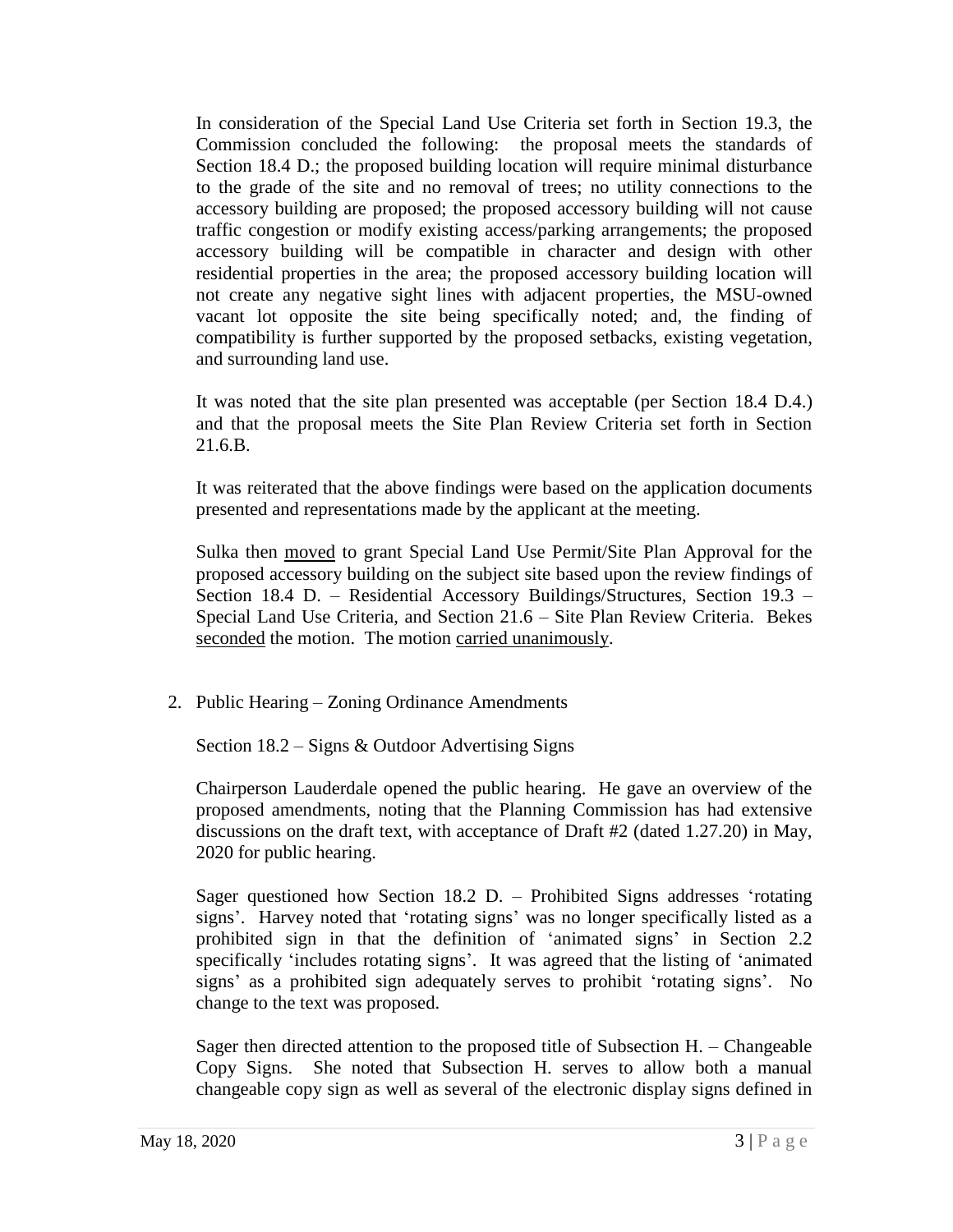Section 2.2, yet the title of the subsection references only 'changeable copy sign'. Sager expressed concern that the title of the subsection is confusing/misleading. It was agreed that the title of Subsection H. should be amended to read 'Changeable Copy Signs and Certain Electronic Display Signs'.

Sager questioned why four types of 'electronic display signs' are defined when only two of them listed are allowed by Section 18.2. Harvey explained that the definition is comprehensive to avoid interpretations that unwanted electronic signs are allowed by omission.

No public comment was offered on the matter and the public comment portion of the public hearing was closed.

Bekes moved to recommend approval of the proposed amendments to Section 2.2 – Definitions and Section 18.2 – Signs & Outdoor Advertising Signs, as revised. Moore seconded the motion. The motion carried unanimously.

# UNFINISHED BUSINESS

1. Master Plan Update

Harvey referenced the complete Preliminary Draft of the Master Plan Update distributed electronically to Commission members. She stated that, as requested, she has provided a draft to the Township Office with a request that hard copies be made of the draft plan and forwarded to the Planning Commission.

Harvey stated that there was a handful of data points in Sections 2-4 pending receipt of updates. Sulka offered that the Township Board had conducted a community survey in 2018 on several subjects that may be relevant to the plan, such as roads, solar energy, and marihuana facilities. He agreed to provide Harvey with the results of the survey for inclusion in the plan update.

General discussion ensued wherein there was agreement that a review of the draft plan would be conducted at the June meeting. It was agreed that a general discussion of Sections 6-8 would first be held to determine Commission consensus on the direction . . and then a section by section review would be held.

2. Discussion – Lot Coverage Standard for Nonconforming Lots

Chairperson Lauderdale noted that following the Commission's review of the Memo – Maximum Lot Coverage Standards prepared by Harvey in April, it was determined that Markillie would forward his calculations in applying the existing sliding scale standards to Commission members to better explain his suggestion. This would allow each member the opportunity to consider the effects of its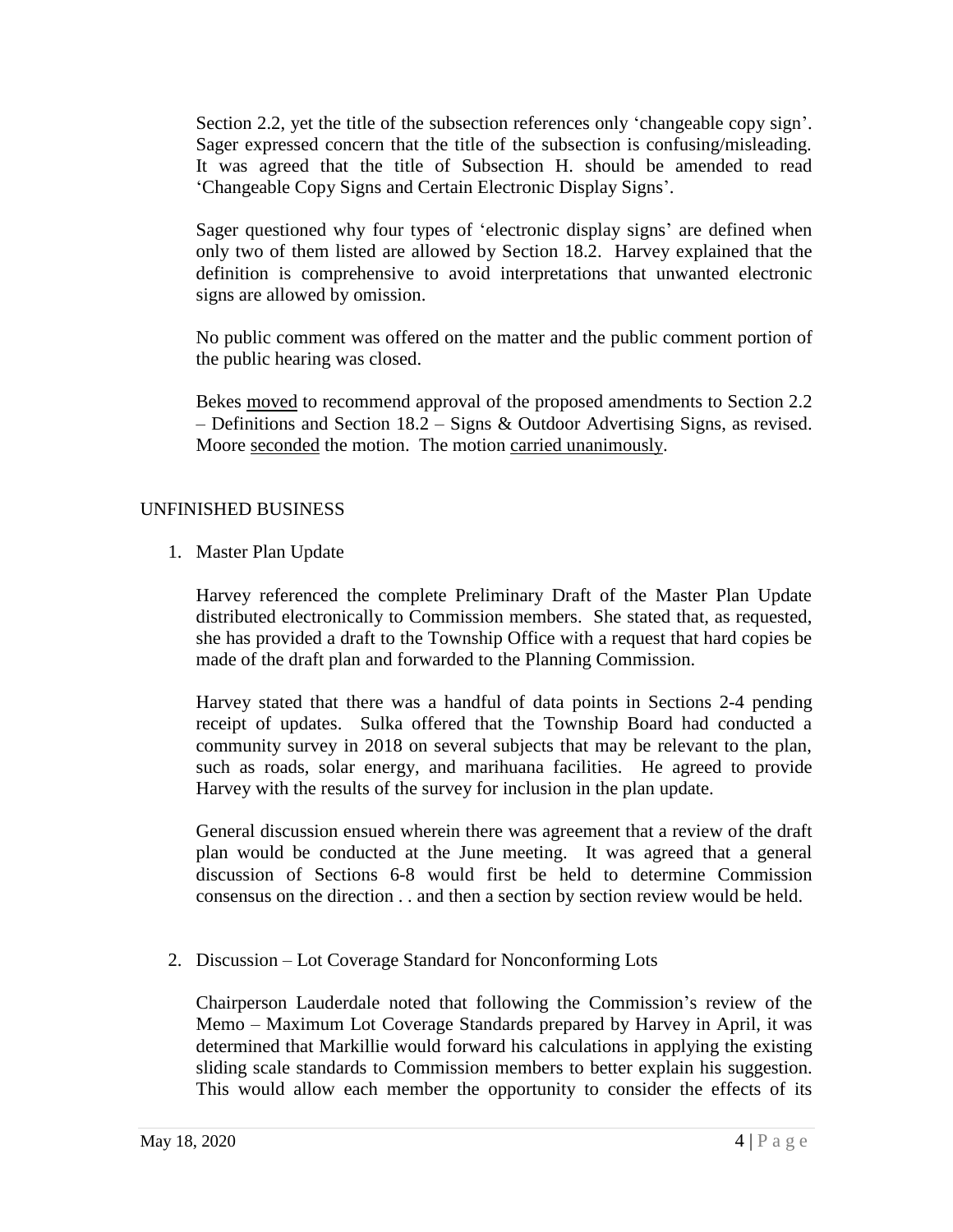application to typical nonconforming waterfront lot sizes in the Township and then discussion of same could continue in May.

Lengthy discussion ensued regarding the initial intent of the relief offered by the sliding scale approach and how Markillie's approach differed from the historic application of the standard.

It was then determined that Markillie, AGS, and Harvey would consult on the matter and be prepared to provide direction to the Commission in June. Specifically, Harvey noted that she would apply both approaches to the sample variances studied earlier by the Commission and, in consultation with Markillie and AGS, offer recommendations for 1) amended text that clarifies use of the existing approach, and 2) amended text that applies the alternate approach raised by Markillie. It was felt this information would allow the Commission to determine which approach best achieves the intent of the sliding scale provision.

# 3. RTFA/GAAMPS

Chairperson Lauderdale noted that Attorney Thall had been requested to prepare the recommended amendment that acknowledges that the RTFA/GAAMPS supersede any Zoning Ordinance provision applicable to commercial agriculture activities for consideration at the May meeting.

Attorney Thall provided an overview of the draft text. In response to Commission questions, Attorney Thall noted that it would be the responsibility of the applicant to provide GAAMPS certification if there is a claim of exemption.

Sulka then  $\frac{moved}{ }$  to accept the proposed amendment to Section  $1.3 -$  Scope prepared by Attorney Thall for a public hearing in June. Bekes seconded the motion. The motion carried unanimously.

4. Discussion – Outdoor Wood Furnaces

Chairperson Lauderdale reminded that the Township Board asked the Planning Commission to work on the development of an 'outdoor wood furnace' ordinance for the Township. He referenced the sample ordinances and draft text provided by Harvey and discussed by the Commission in May.

The Commission noted general support of the draft text. A detailed review of the text then ensued wherein the following points of consensus were noted:

- Remove 'wood' from the term; reference as 'Outdoor Furnaces'.
- Subsection  $1 -$ use 200 ft
- Subsection 2 include reference to Mechanical Code